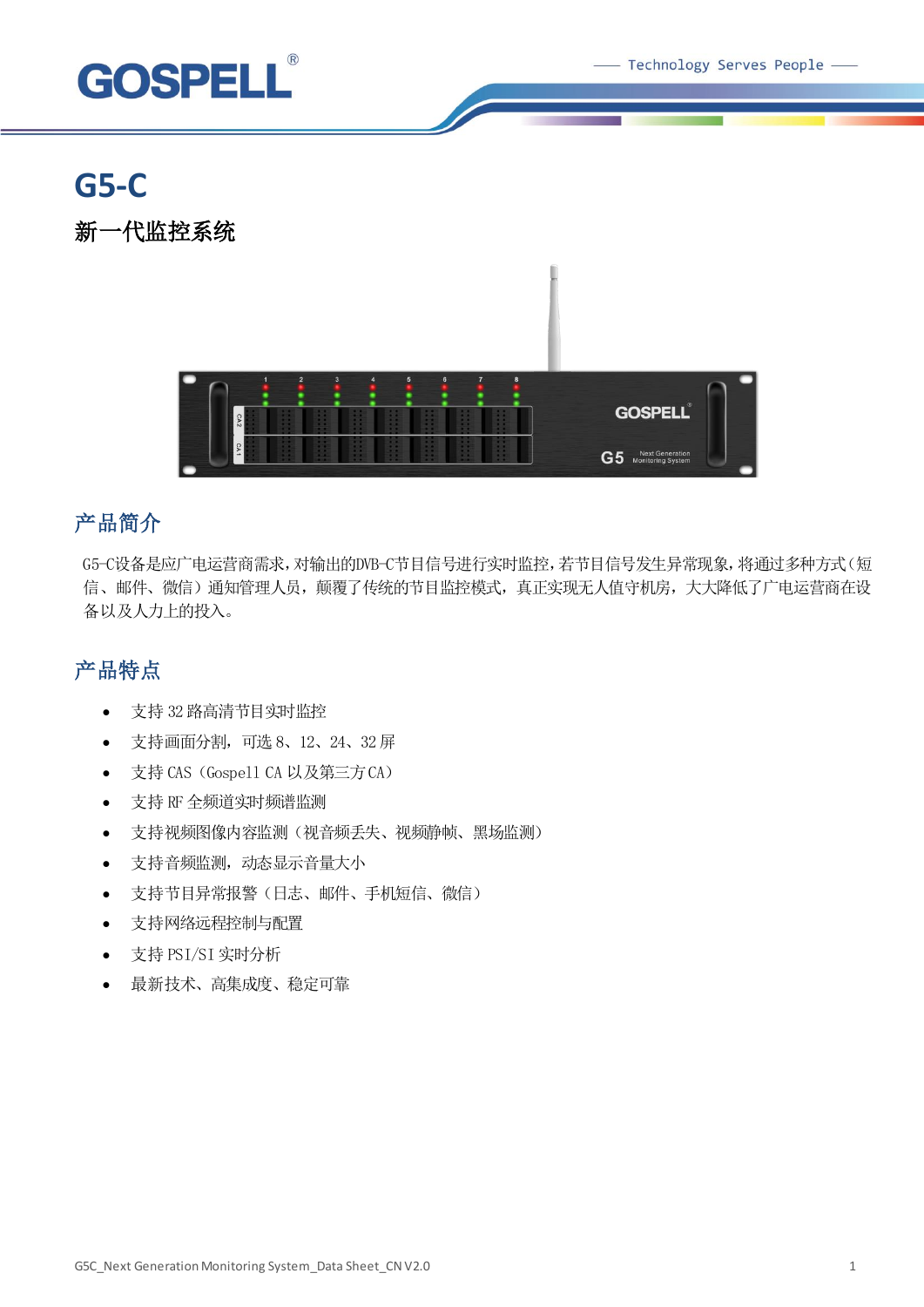

## 后面板视图



## 产品规格

## 连接器 F-Female(英制母头) 连接数量 1 频率范围 30 ~ 860MHz

RF 输入接口(DVB-C)

| 输入阻尼          | $75\Omega$               |
|---------------|--------------------------|
| 解调方式          | 16QAM/32QAM/64QAM/128QAM |
|               | /256QAM                  |
| 输入电平          | 50 ~ 100dBuv             |
| 遵循标准          | EN300<br>429             |
| GSM 天线        |                          |
| 数量            | $\mathbf{1}$             |
| 频率            | 900/1800/850/1900MHz     |
| $RS-232$      |                          |
| 连接数量          | 1                        |
| 传输速率          | 115200bps                |
| 信号传输距离        | $0.2$ $\degree$ $2$ 米    |
| SIM卡槽         |                          |
| 连接数量          | 1                        |
| 格式            | 标准卡(中国移动、中国联通)           |
| CA 卡槽         |                          |
| 连接数量          | 16 (前面板) 1 (后面板)         |
| 格式            | Micro Sim                |
| 音视频接口         |                          |
| <b>VGA</b>    | 1                        |
| <b>CVBS</b>   | 1                        |
| COAX          | $\mathbf{1}$             |
| HDMI          | 1                        |
| <b>USB2.0</b> |                          |
| 连接数量          | $\overline{2}$           |
| 网口            |                          |
| 连接器           | <b>RJ-45</b>             |

| 连接数量     | 1                                                                   |
|----------|---------------------------------------------------------------------|
| 物理带宽     | 1000Mbps                                                            |
| 最长信号传输距离 | 不小于 20米                                                             |
| 线缆要求     | 超5类线或者6类线                                                           |
| 视频解码     |                                                                     |
| 格式标准     | MPEG-2 MP@HL,                                                       |
|          | MPEG-4ASP                                                           |
|          | MPEG-4 AVC HP@L4.1, AVS                                             |
| 分辨率      | 576i, 480i (PAL, NTSC, SECAM)                                       |
|          | 720P, 1080i, 1080P                                                  |
| 纵横比      | 4:3, 16:9                                                           |
| 音频解码     |                                                                     |
| 格式标准     | MPEG-1/2/3,                                                         |
| 采样率      | Optional: AAC, AC-3, E-AC-3<br>32 kHz, 44.1 kHz, 48 kHz             |
|          |                                                                     |
| 电源功耗     |                                                                     |
| 交流输入电压范围 | $110 \sim 240$ VAC                                                  |
| 交流输入频率范围 | $50 \sim 60$ Hz                                                     |
| 最大功耗     | 102W                                                                |
| 环境       |                                                                     |
| 工作温度     | $0^{\circ}$ C ~40 $^{\circ}$ C(32 $^{\circ}$ F to 104 $^{\circ}$ F) |
| 存储温度     | $-20^\sim 70^\circ\text{C}$ (-4 $\text{F}$ to 158 $\text{F}$ )      |
| 气压       | 86 ~ 106KPa                                                         |
| 湿度       | 10%~90%, non-condensing                                             |
| 物理指标     |                                                                     |
| 产品尺寸     | L450 x W430 x H88 mm                                                |
| 产品净重     | 7KG                                                                 |
|          |                                                                     |